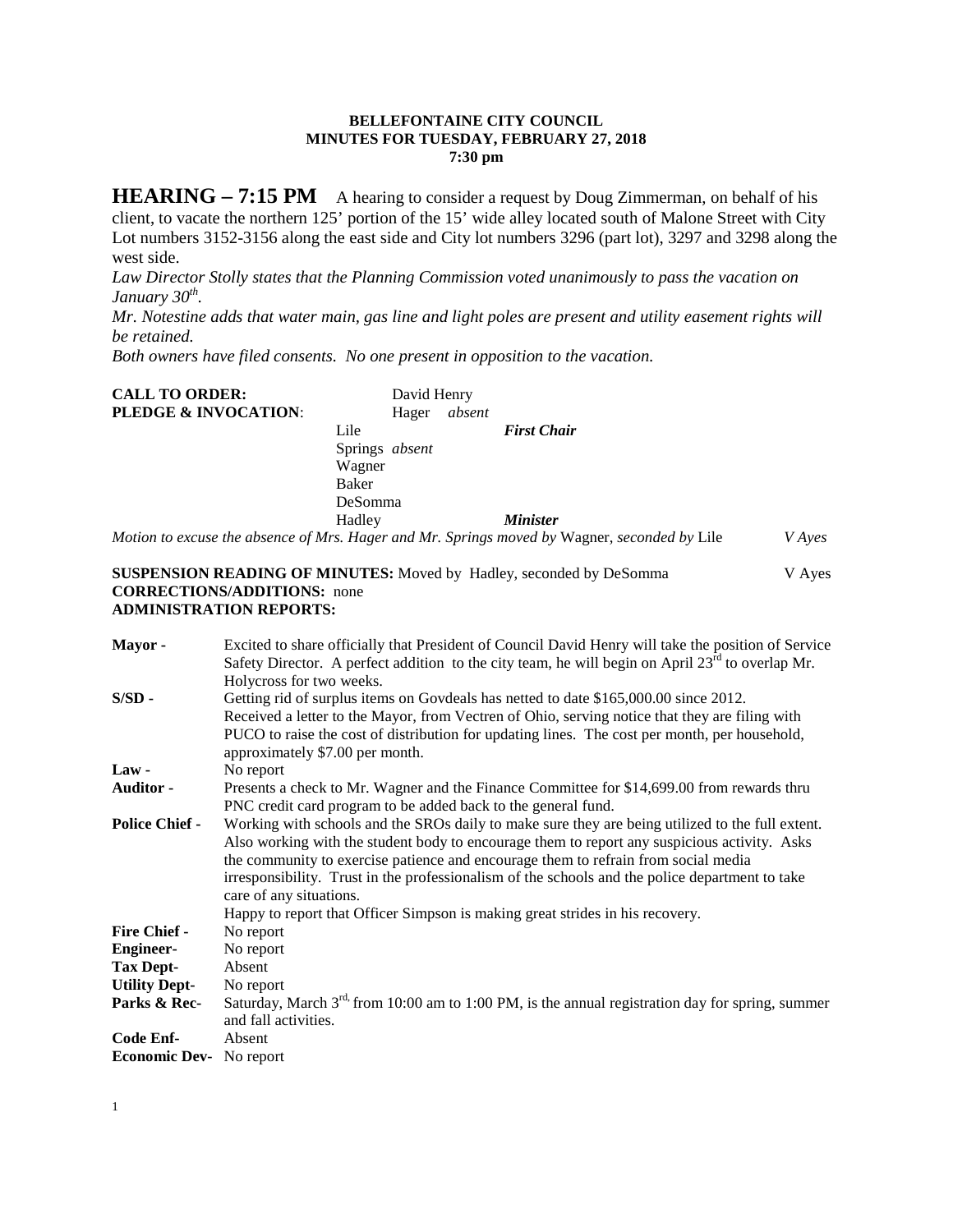**DP&L-** No report **Municipal Ct-** No report

## **REPORTS OF STANDING COMMITTEES:**

| <b>Rules</b> -     | No report                                                                                     |
|--------------------|-----------------------------------------------------------------------------------------------|
| <b>Finance -</b>   | Explained ordinances on the agenda                                                            |
| <b>Utilities -</b> | No report                                                                                     |
| Safety -           | No report                                                                                     |
| Streets -          | Explained ordinance on the agenda. President Henry assigns to committee the Levan Annexation. |
|                    | A hearing is set for May $8^{th}$ at 7:00 pm.                                                 |
|                    | Sidewalks, Curbs & Parks - No report                                                          |

**Audit –** No report

## **COMMUNICATIONS FROM CITIZENS:**

### **INTRODUCTION OF ORDINANCES:**

### **1. ORDINANCES FOR 1ST READING**

| $18 - 21$ | A.                              | AN ORDINANCE AUTHORIZING THE HIRING OF THE NEW SERVICES SAFETY<br>DIRECTOR AND DECLARING AN EMERGENCY IN THE CITY OF BELLEFONTAINE,<br>OHIO.                                                                                                                                                                                                                            | <b>FINANCE</b> |
|-----------|---------------------------------|-------------------------------------------------------------------------------------------------------------------------------------------------------------------------------------------------------------------------------------------------------------------------------------------------------------------------------------------------------------------------|----------------|
|           | $3RR-$<br>Passage-<br>Adoption- | Moved by Wagner, seconded by Baker                                                                                                                                                                                                                                                                                                                                      | V Ayes         |
| $18-22$   | B <sub>1</sub>                  | AN ORDINANCE VACATING A PORTION OF AN ALLEY IN THE VICINITY SOUTH OF<br>MALONE STREET IN THE CITY OF BELLEFONTAINE, OHIO AND DECLARING AN<br>EMERGENCY IN THE CITY OF BELLEFONTAINE, OHIO.                                                                                                                                                                              | <b>STREET</b>  |
|           | $3RR-$<br>Passage-<br>Adoption- | Moved by Hadley, seconded by Lile                                                                                                                                                                                                                                                                                                                                       | V Ayes         |
| $18-23$   | $\mathcal{C}$ .                 | AN ORDINANCE AUTHORIZING THE SERVICE-SAFETY DIRECTOR TO SEEK<br>PROPOSALS AND/OR ADVERTISE FOR BIDS AND ENTER INTO CONTRACT WITH THE<br>SELECTED CONTRACTOR AND/OR BIDDERS FOR CERTAIN PERMANENT<br>IMPROVEMENTS TO THE BELLEFONTAINE MUNICIPAL COURT BUILDING LOCATED<br>AT 226 WEST COLUMBUS AVENUE AND DECLARING AN EMERGENCY IN THE CITY<br>OF BELLEFONTAINE, OHIO. | <b>FINANCE</b> |
|           | $3RR-$<br>Passage-<br>Adoption- | Moved by Wagner, seconded by DeSomma                                                                                                                                                                                                                                                                                                                                    | V Ayes         |
| $18-24$   | D.                              | AN ORDINANCE AUTHORIZING THE PURCHASE OF CERTAIN REAL ESTATE<br>IMMEDIATELY WEST OF THE BELLEFONTAINE MUNICIPAL BUILDING FOR FUTURE<br>MUNICIPAL NEEDS AND PURPOSES AND DECLARING AN EMERGENCY IN THE<br>CITY OF BELLEFONTAINE, OHIO.                                                                                                                                   | <b>FINANCE</b> |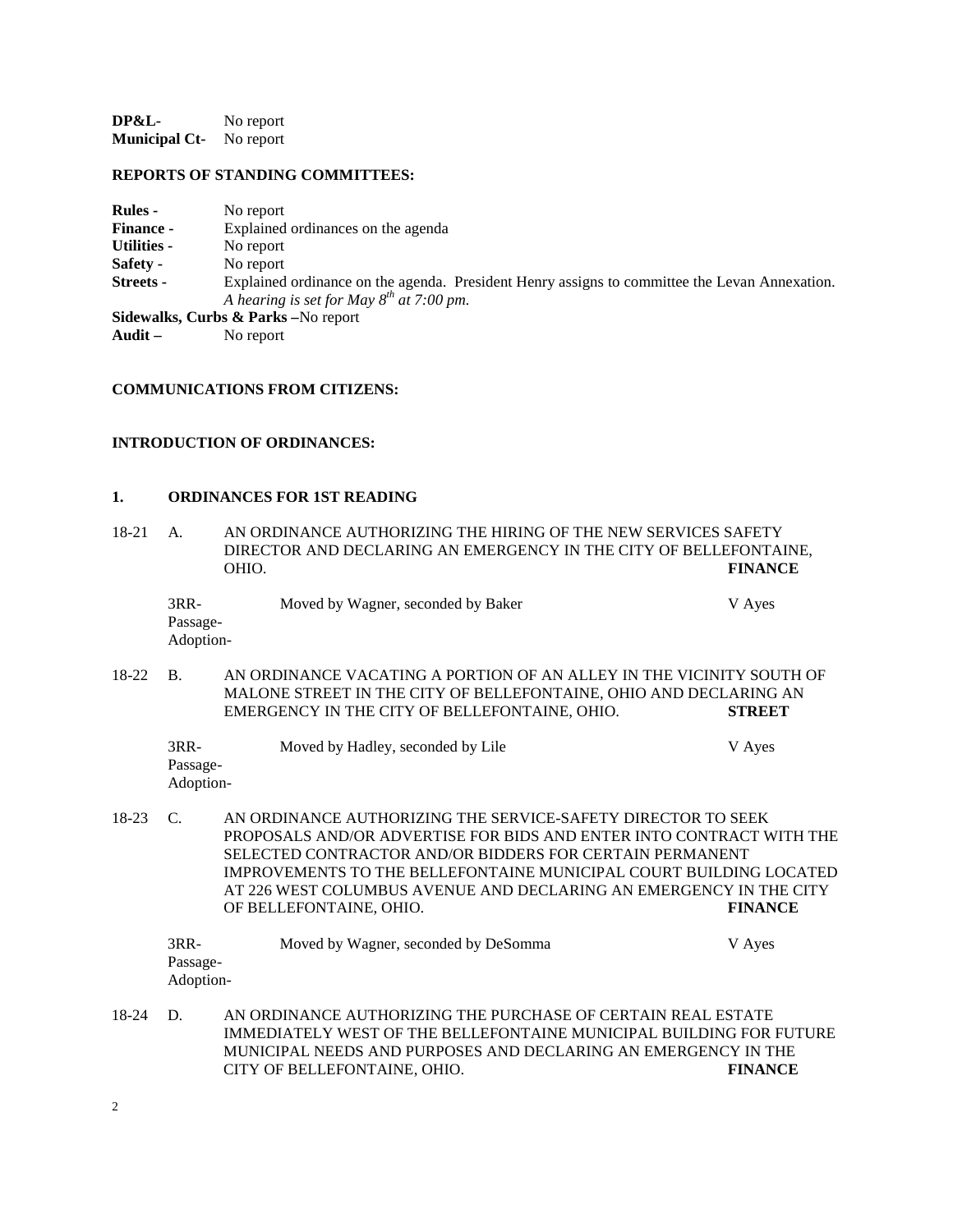#### **2. ORDINANCES FOR 2ND READING**

18-05 A. AN ORDINANCE ESTABLISHING AND PROVIDING FOR COMPENSATION OF DEPARTMENT HEADS AND SUPERVISORY HOURLY POSITIONS FOR CERTAIN CITY EMPLOYEES AND DECLARING AN EMERGENCY IN THE CITY OF BELLEFONTAINE, OHIO. (2018 SUPERVISORY WAGE ORDINANCE) **FINANCE**

| $3RR-$    | Moved by Wagner, seconded by Baker | V Aves |
|-----------|------------------------------------|--------|
| Passage-  |                                    |        |
| Adoption- |                                    |        |

18-06 B. AN ORDINANCE ESTABLISHING AND PROVIDING FOR COMPENSATION FOR CERTAIN SERVICE EMPLOYEES OF THE CITY OF BELLEFONTAINE, AND DECLARING AN EMERGENCY IN THE CITY OF BELLEFONTAINE, OHIO. (2018 SERVICE WORKERS PAY ORDINANCE)

#### **FINANCE**

| 3RR-      | Moved by Wagner, seconded by DeSomma | V Ayes |
|-----------|--------------------------------------|--------|
| Passage-  |                                      |        |
| Adoption- |                                      |        |

18-07 C. AN ORDINANCE ESTABLISHING AND PROVIDING FOR COMPENSATION FOR CERTAIN HOURLY EMPLOYEES OF THE CITY OF BELLEFONTAINE AND DECLARING AN EMERGENCY IN THE CITY OF BELLEFONTAINE, OHIO. (2018 CLERICAL WORKERS PAY ORDINANCE) **FINANCE**

| 3RR-      | Moved by Wagner, seconded by Baker | V Aves |
|-----------|------------------------------------|--------|
| Passage-  |                                    |        |
| Adoption- |                                    |        |

18-08 D. AN ORDINANCE MAKING PERMANENT APPROPRIATIONS FOR CURRENT EXPENSES AND OTHER EXPENDITURES DURING THE FISCAL YEAR ENDING DECEMBER 31, 2018, AND DECLARING AN EMERGENCY IN THE CITY OF BELLEFONTAINE, OHIO. **FINANCE**

| 3RR-      | Moved by Wagner, seconded Baker | V Ayes |
|-----------|---------------------------------|--------|
| Passage-  |                                 |        |
| Adoption- |                                 |        |

18-09 E. AN ORDINANCE AUTHORIZING THE MAYOR AND SERVICE-SAFETY DIRECTOR TO ENTER INTO A LABOR CONTRACT WITH THE INTERNATIONAL ASSOCIATION OF FIREFIGHTERS, BELLEFONTAINE CHAPTER NO. 351 FOR A PERIOD OF TIME FROM JANUARY 1, 2018, THROUGH DECEMBER 31, 2020 AND DECLARING AN EMERGENCY IN THE CITY OF BELLEFONTAINE, OHIO. **FINANCE**

| 3RR-     | Moved by Wagner, seconded by Baker | V Ayes |
|----------|------------------------------------|--------|
| Passage- |                                    |        |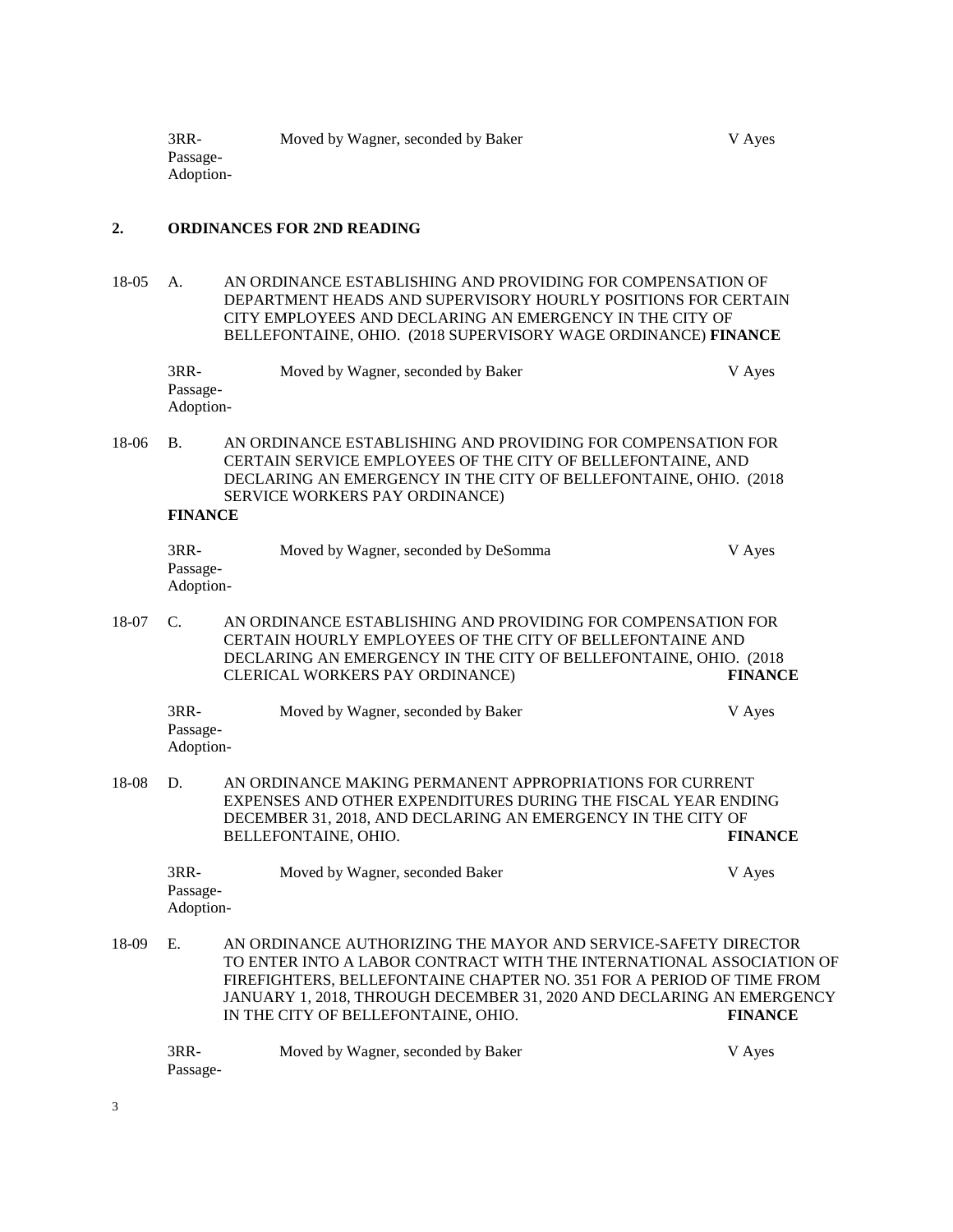#### Adoption-

| 18-10 | - F                | AN ORDINANCE AUTHORIZING THE MAYOR AND SERVICE-SAFETY DIRECTOR TO<br>ENTER INTO A LABOR CONTRACT WITH THE BELLEFONTAINE CHAPTER OF THE<br>OHIO PATROLMANS BENEVOLENT ASSOCIATION AND ITS MEMBERSHIP FOR A<br>PERIOD OF TIME FROM JANUARY 1, 2018, THROUGH DECEMBER 31, 2020 AND<br>DECLARING AN EMERGENCY IN THE CITY OF BELLEFONTAINE, OHIO. FINANCE |        |
|-------|--------------------|-------------------------------------------------------------------------------------------------------------------------------------------------------------------------------------------------------------------------------------------------------------------------------------------------------------------------------------------------------|--------|
|       | $3RR-$<br>Passage- | Moved by Wagner, seconded by Baker                                                                                                                                                                                                                                                                                                                    | V Ayes |

Adoption-

18-11 G. AN ORDINANCE AUTHORIZING THE SERVICE-SAFETY DIRECTOR TO ENTER INTO CONTRACT WITH JACK DOHENY COMPANIES OF NORTHVILLE, MICHIGAN FOR THE PURCHASE OF A VACTOR COMBINATION SEWER CLEANER AND DECLARING AN EMERGENCY IN THE CITY OF BELLEFONTAINE, OHIO. **FINANCE**

| 3RR-      | Moved by Baker, seconded by Baker | V Aves |
|-----------|-----------------------------------|--------|
| Passage-  |                                   |        |
| Adoption- |                                   |        |

18-12 H. AN ORDINANCE AUTHORIZING THE LOAN OF MONIES FROM FUND 615 REFUSE TO FUND 415 CAPITAL IMPROVEMENTS AND DECLARING AN EMERGENCY IN THE

**CITY** 

OF BELLEFONTAINE, OHIO. **FINANCE**

| 3RR-      | Moved by Wagner, seconded by Baker | V Ayes |
|-----------|------------------------------------|--------|
| Passage-  |                                    |        |
| Adoption- |                                    |        |

18-13 I. AN ORDINANCE AUTHORIZING THE SERVICE-SAFETY DIRECTOR TO ENTER INTO CONTRACT WITH BOB CHAPMAN FORD OF MARYSVILLE, OHIO FOR THE

PURCHASE

OF FOUR (4) VEHICLES THROUGH THE STATE OF OHIO CONTRACT PURCHASING PROGRAM AND DECLARING AN EMERGENCY IN THE CITY OF BELLEFONTAINE,

**FINANCE**

**FINANCE**

OHIO.

| $3RR-$    | Moved by Wagner, seconded by Baker | V Ayes |
|-----------|------------------------------------|--------|
| Passage-  |                                    |        |
| Adoption- |                                    |        |

## 18-14 J. AN ORDINANCE AUTHORIZING THE SERVICE-SAFETY DIRECTOR TO SEEK PROPOSALS

AND/OR ADVERTISE FOR BIDS AND ENTER INTO CONTRACT WITH THE SELECTED CONTRACTOR AND/OR BIDDERS FOR THE TR 179 & CR 10 WATER LINE EXTENSION PROJECT AND DECLARING AN EMERGENCY IN THE CITY OF BELLEFONTAINE,

OHIO.

| 3RR-      | Moved by Wagner, seconded by Baker | V Aves |
|-----------|------------------------------------|--------|
| Passage-  |                                    |        |
| Adoption- |                                    |        |

#### 18-15 K. AN ORDINANCE AUTHORIZING THE SERVICE-SAFETY DIRECTOR TO SEEK PROPOSALS AND/OR ADVERTISE FOR BIDS AND ENTER INTO CONTRACT WITH THE SELECTED CONTRACTOR AND/OR BIDDERS FOR THE 2018 SANITARY SEWER LINING PROJECT

AND DECLARING AN EMERGENCY IN THE CITY OF BELLEFONTAINE, OHIO.

**FINANCE**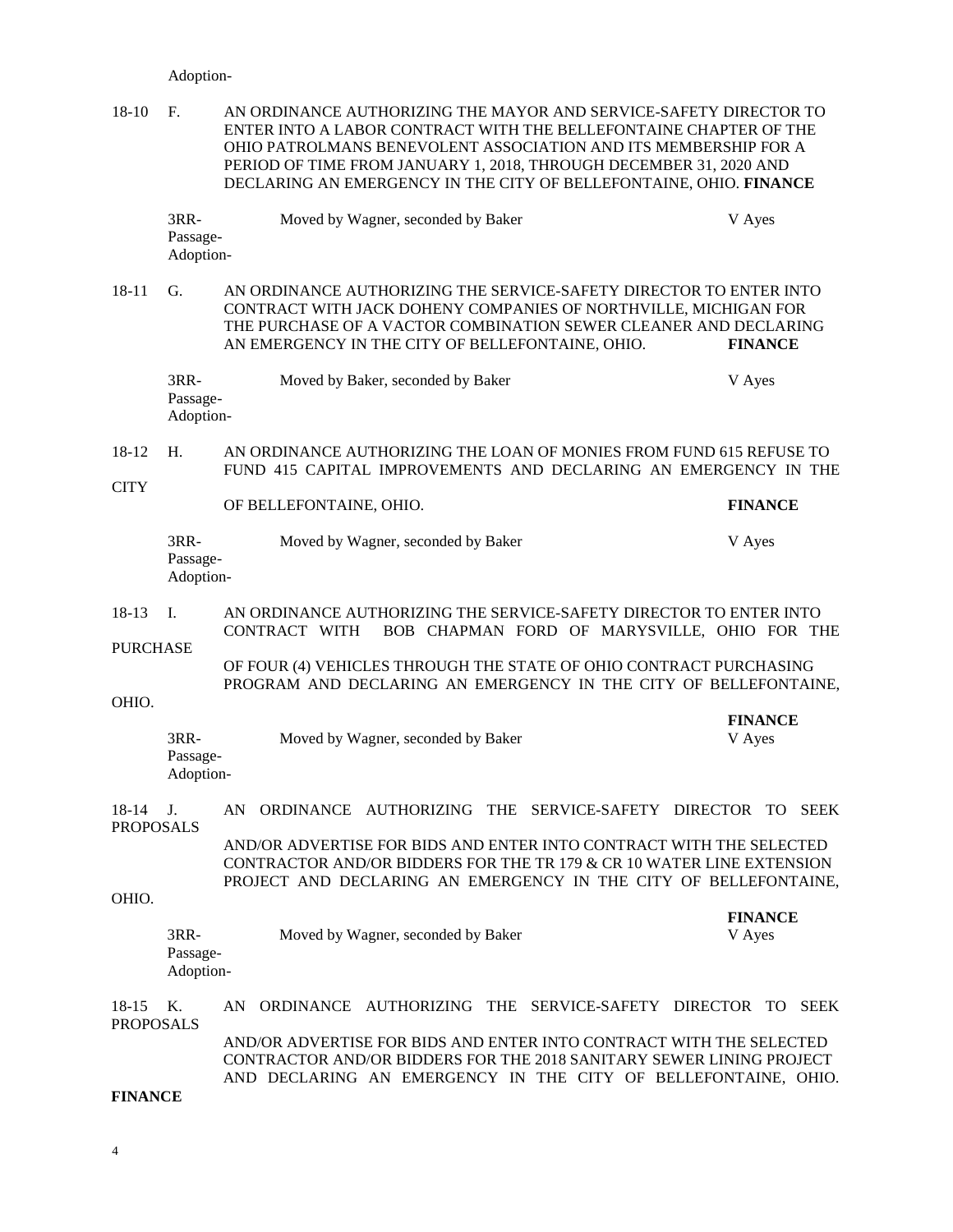| 3RR-<br>Passage-<br>Adoption-           |                               | Moved by Wagner, seconded by Baker                                                                                                                                                                                                               |           |                                      |     |                                                                    | V Ayes |                |             |  |
|-----------------------------------------|-------------------------------|--------------------------------------------------------------------------------------------------------------------------------------------------------------------------------------------------------------------------------------------------|-----------|--------------------------------------|-----|--------------------------------------------------------------------|--------|----------------|-------------|--|
| $18-16$<br><b>PROPOSALS</b>             | L.                            | AN                                                                                                                                                                                                                                               |           |                                      |     | ORDINANCE AUTHORIZING THE SERVICE-SAFETY DIRECTOR TO               |        |                | SEEK        |  |
|                                         |                               | AND/OR ADVERTISE FOR BIDS AND ENTER INTO CONTRACT WITH THE SELECTED<br>CONTRACTOR AND/OR BIDDERS FOR THE EASTERN AVENUE BRIDGE<br>RECONSTRUCTION PROJECT AND DECLARING AN EMERGENCY IN THE CITY OF<br><b>FINANCE</b><br>BELLEFONTAINE, OHIO.     |           |                                      |     |                                                                    |        |                |             |  |
|                                         | 3RR-<br>Passage-<br>Adoption- |                                                                                                                                                                                                                                                  |           | Moved by Wagner, seconded by Baker   |     |                                                                    |        | V Ayes         |             |  |
| $18-17$<br><b>PROPOSALS</b>             | M.                            | AN.                                                                                                                                                                                                                                              |           |                                      |     | ORDINANCE AUTHORIZING THE SERVICE-SAFETY DIRECTOR TO               |        |                | <b>SEEK</b> |  |
|                                         |                               | AND/OR ADVERTISE FOR BIDS AND ENTER INTO CONTRACT WITH THE SELECTED<br>CONTRACTOR AND/OR BIDDERS FOR THE DOWELL AVENUE IMPROVEMENTS<br>PROJECT AND DECLARING AN EMERGENCY IN THE CITY OF BELLEFONTAINE,                                          |           |                                      |     |                                                                    |        |                |             |  |
| OHIO.                                   |                               |                                                                                                                                                                                                                                                  |           |                                      |     |                                                                    |        | <b>FINANCE</b> |             |  |
|                                         | 3RR-<br>Passage-<br>Adoption- |                                                                                                                                                                                                                                                  |           | Moved by Wagner, seconded by Baker   |     |                                                                    |        | V Ayes         |             |  |
| 18-18<br><b>PROPOSALS</b><br><b>AND</b> | N.                            | AN                                                                                                                                                                                                                                               | ORDINANCE | AUTHORIZING                          | THE | SERVICE-SAFETY DIRECTOR                                            |        | TO.            | <b>SEEK</b> |  |
|                                         |                               | AND/OR ADVERTISE FOR BIDS AND ENTER INTO CONTRACT WITH THE SELECTED<br>CONTRACTOR AND/OR BIDDERS FOR THE 2018 STREET RESURFACING PROJECT                                                                                                         |           |                                      |     |                                                                    |        |                |             |  |
|                                         |                               |                                                                                                                                                                                                                                                  |           |                                      |     | DECLARING AN EMERGENCY IN THE CITY OF BELLEFONTAINE, OHIO. FINANCE |        |                |             |  |
|                                         | 3RR-<br>Passage-<br>Adoption- |                                                                                                                                                                                                                                                  |           | Moved by Wagner, seconded by DeSomma |     |                                                                    |        | V Ayes         |             |  |
| 18-20<br><b>PROPOSALS</b>               | О.                            |                                                                                                                                                                                                                                                  |           | AN ORDINANCE AUTHORIZING             |     | THE SERVICE-SAFETY DIRECTOR                                        |        |                | TO SEEK     |  |
|                                         |                               | AND/OR ADVERTISE FOR BIDS AND ENTER INTO CONTRACT WITH THE SELECTED<br>CONTRACTOR AND/OR BIDDERS FOR THE NORTH TROY ROAD SANITARY SEWER<br>EXTENSION PROJECT AND DECLARING AN EMERGENCY IN THE CITY OF<br><b>FINANCE</b><br>BELLEFONTAINE, OHIO. |           |                                      |     |                                                                    |        |                |             |  |
|                                         | 3RR-<br>Passage-              |                                                                                                                                                                                                                                                  |           | Moved by Wagner, seconded by DeSomma |     |                                                                    |        | V Ayes         |             |  |

Adoption-

## **3. ORDINANCES FOR 3RD READING**

# **COMMUNICATIONS FROM CLERK:** Congrats to President Henry!

## **COMMUNICATIONS FROM COUNCIL:**

# **ADJOURNMENT – 7:55 pm**